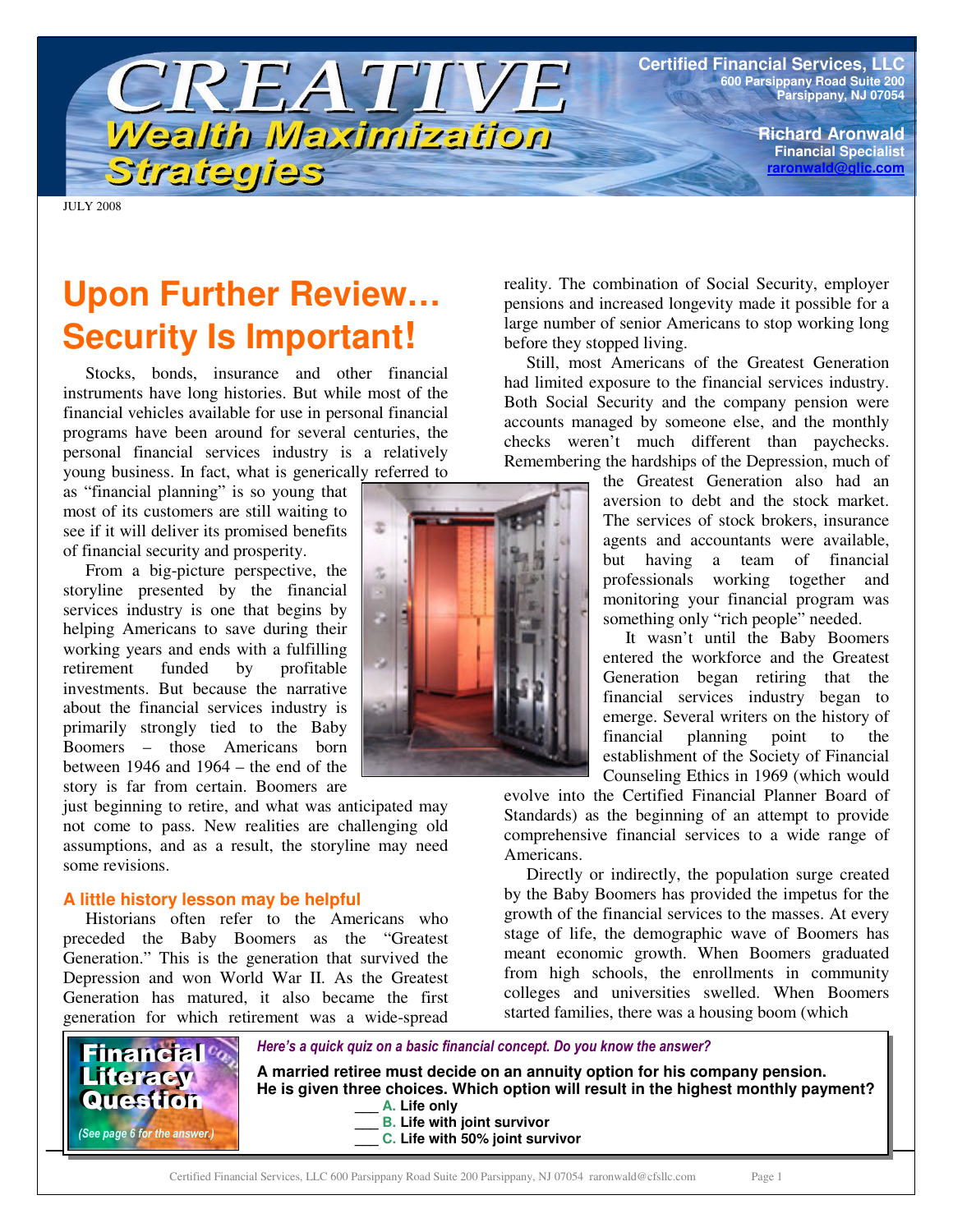helped inflate the value of their parents' homes as well). The spectacular gains in the stock market during the late 1980s and 1990s coincided with the Boomers starting to save for retirement. Better-educated, wealthier and large in number, Boomers provided financial institutions with an enormous opportunity to market financial products and services. In 1950, there were just over 100 open-ended mutual funds in existence. It took another 20 years for the number of funds to pass 250. Today, there are over 10,000 different mutual funds.

## **Boomers aren't their parents**

As the financial service industry began offering planning services, it presented accumulation and

## **There is no formula that will deliver guaranteed income from non-guaranteed assets.**

retirement paradigms based primarily on the experiences of the Greatest Generation.

In the Greatest Generation retirement format…

…you owned your home free and clear before you retired, and were completely debt-free.

…your employer provided generous health care benefits.

…financial professionals talked about the "threelegged stool" approach. Social Security comprised one supporting leg, your employer pension was another, and personal investments made up the third leg.

…the goal was to live on earnings and conserve principal. Since Social Security and the pension were providing a steady stream of income, the major planning concern was allocating personal investments to keep pace with inflation. This included selecting financial products that fluctuated in value but provided the opportunity for higher long-term returns.

Assuming the economy and the markets would continue to perform in the next three decades like they had in the past three, optimistic financial pundits were certain Boomers could anticipate an even better financial life than their parents. Experts believed retirement ages would steadily decline as real estate and stock portfolios generated out-sized returns. ("Why wait until 65 or 62 to retire? With good strategies, you might be able to quit working at 55!")

But the Baby Boomers aren't their parents. And the world they live in isn't the same either.

- Unlike the Greatest Generation, many Boomers nearing retirement still have debt. They have mortgages, credit cards, car loans, and even education debt.
- Boomers may live longer than their parents, but they also face higher health costs. As a result, experts are now recommending that individual

financial programs should include an additional \$200,000 just for medical expenses. Providing for the possibility of long-term care is another looming financial issue. (The next final economic boom caused by the Boomers might be a surge in the long-term care industry, from nursing homes to in-home services.)

- And for Boomers, the three-legged stool paradigm has one shaky support, and another one that's disappearing. Social Security worked for the Greatest Generation because there were so many more Boomers paying into the program. Boomers don't have as many workers stepping in to replace them, and consequently the program is unsustainable. Guaranteed employer pensions based on years of service are disappearing, replaced by 401(k) plans. This transfers the burden of contributions and management to the individual. Personal savings, which used to be the "extra" that provided for the luxuries in retirement, is now required to cover all the bases – provide a steady income, cover medical expenses, and kick out the bonus money to live the good life.
- Just for good measure, add a stock market that appears to have leveled off, fuel prices that have taken off, and home values that have dropped off precipitously.

For Boomers, this is not the retirement scenario they imagined. A May 16, 2008 *USA Today* article, "The Incredible Shrinking Nest Egg", stated: "Americans need to face a sobering fact: They're not likely to have as much money for retirement as they'd projected. Which means many of us will have to save more, expect less and work longer than we'd planned." The Employee Benefits Research Institute's April 2008 poll of retirement confidence showed the biggest one-year drop in the 18-year history of the survey.

## **For maximum opportunities, you must establish financial security**

As the differences between the two generations become apparent, there is a growing sense that financial success for Boomers may require significant

adjustments not only in expectations but also strategies. One topic that's emerging: the importance of financial security. People want to know what they can count on in their financial programs.

When Social Security and a company pension formed the backbone of one's retirement assets, it was easier to consider



the risks and rewards of non-guaranteed financial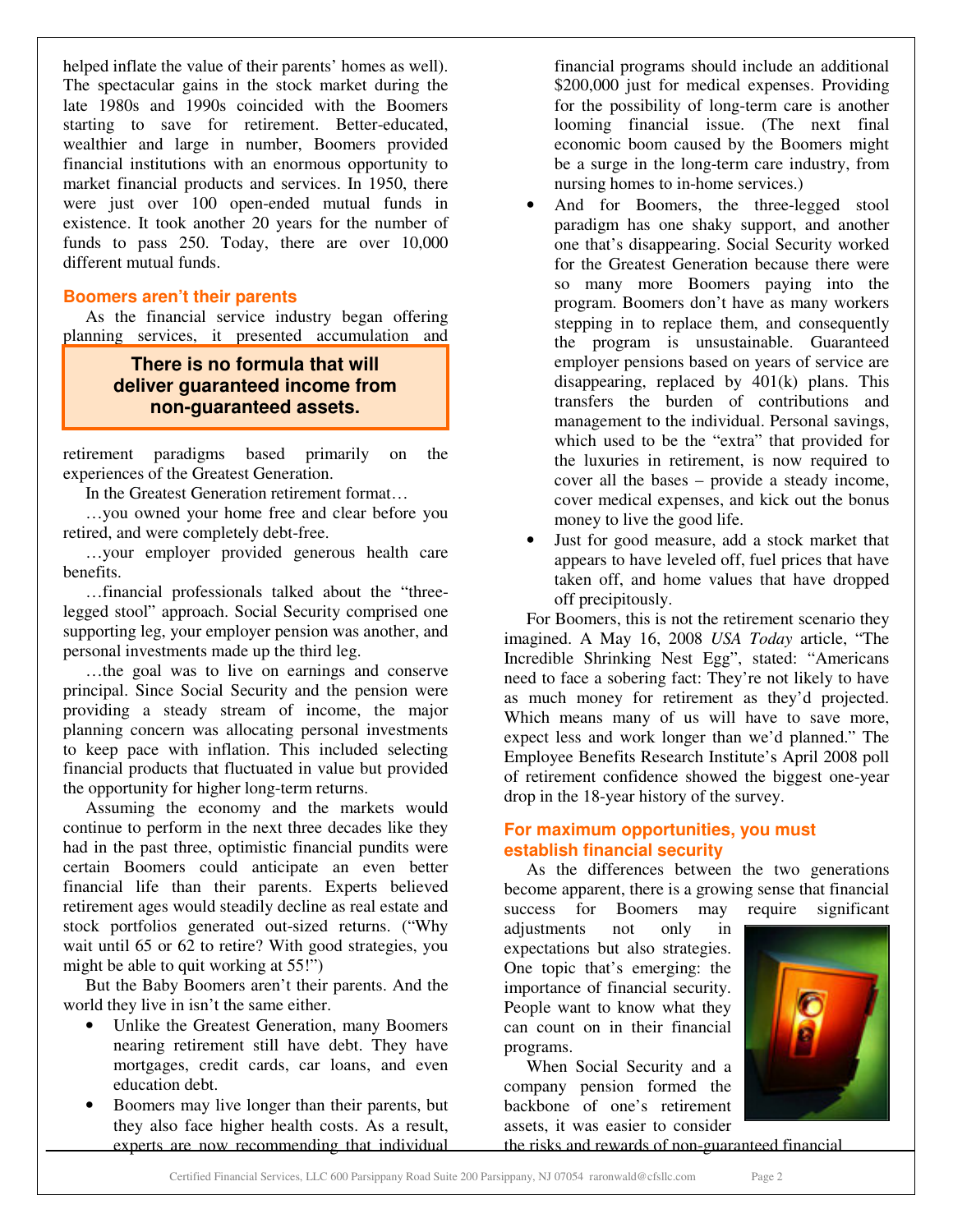products. But if you take away an underlying foundation of safe assets delivering a steady income, it tends to create emotional distress. And when people are stressed about their money, they often compound the problem by making poor financial decisions. And here's the kicker: Sometimes those poor financial decisions include not taking *enough risk.*

An article in the May 5, 2008 issue of the *National Underwriter* about a recent retirement conference in Las Vegas highlighted the dilemma.

Joseph Jordan, a senior vice president for MetLife, pointed out that many people don't invest aggressively – even if they could get better returns – because of fear. And even the most rational statistical analysis won't override the emotional response to financial insecurity. "This is a tragedy in the financial service business," Jordan said. "We've developed a lot of left-brained analytic tools to solve right-brain emotional issues."

Zvi Bodie, a professor of finance and economics from Boston University, dismissed the idea promoted by some commentators that diversification is a satisfactory method for reducing financial risk. For Bodie, there is no formula that will deliver guaranteed income from non-guaranteed assets. "It's complete baloney to say that stocks become safe due to time and diversification," he said. "History proves that the ups and downs of the stock market do not cancel out over time."

His idea of the simplest, most effective way to manage or avoid risk? *Don't invest.*

According to Bodie: "Put it (money) into a safe asset. If it's in a safe place it's not investing." This emerging emphasis on financial security doesn't mean you shouldn't invest at all. Rather, it says that if you want to invest well, you'll make sure you address your financial security issues *first*. For emotional and practical reasons, "safety first" is a key principle for maximizing financial performance.

Based on the paradigms of the previous generation, the financial services industry focused much of its attention on the opportunities for higher returns through investments in the stock market or other nonguaranteed financial products. But the primary purpose of accumulating assets for retirement is to deliver a secure income. As the Boomers move into retirement, it will be interesting to see if the strategies formulated in the past several decades will deliver the financial security necessary to allow for a truly satisfying retirement.

## **DOES YOUR FINANCIAL PROGRAM HAVE "SECURITY" FEATURES? IF YOU'RE NOT SURE, CALL US TO FIND OUT.**

# **The Cash-Flow Reserve Strategy: A Direct Application Of The Financial Security Principle**

Harold Evensky and Deena Katz are financial advisors and co-authors of several books about investing. A June14/15 *Wall Street Journal* article titled "How To Bulletproof Your Nest Egg"



featured the married couple's "cash-flow reserve strategy" as a way to "create regular paychecks for retirees." The following is a brief overview.

Evensky and Katz began developing their approach in the 1980s. The basic idea was to move a percentage of assets out of the investment portfolio and into safe, guaranteed financial vehicles for the exclusive purpose of providing income for a specified period (say 5 or 10 years). The remainder was invested in long-term vehicles. At regular intervals, the safe account would be replenished with earnings from the long-term investments. Over the years, the couple has fine-tuned the approach into three pieces. A checking account is for living expenses, a cash-flow reserve portfolio has two years of spending money divided between two lowrisk options, and the remainder is allocated to various investments.

According to the *WSJ* article, this "financial security" approach came out of the pair's dissatisfaction with two commonly used retirement strategies:

- 1. Relying on dividends and/or interest to provide income.
- 2. Taking steady withdrawals from a mix of investments – regardless of market conditions.

Mr. Evensky says the first approach "makes no sense" because it requires a high percentage of low-risk assets to provide the income. This limits one's ability to invest in higher-return, longer-term alternatives.

As for taking steady withdrawals from fluctuating investments, Evensky says the real risk in retirement is having to sell holdings when markets are falling. This creates the potential for "reverse" dollar-cost averaging, because if steady withdrawals are taken from an investment that is declining in value, it requires the sale of more shares to provide the same amount of income. This leaves fewer shares on which gains can occur in the future, so even if the investment bounces back, you have less value than before.

Knowing that your income is secure, other assets can be invested to maximum advantage. You won't have to liquidate at depressed prices, and as time passes, these additional assets can be re-allocated to replenish the secure income account.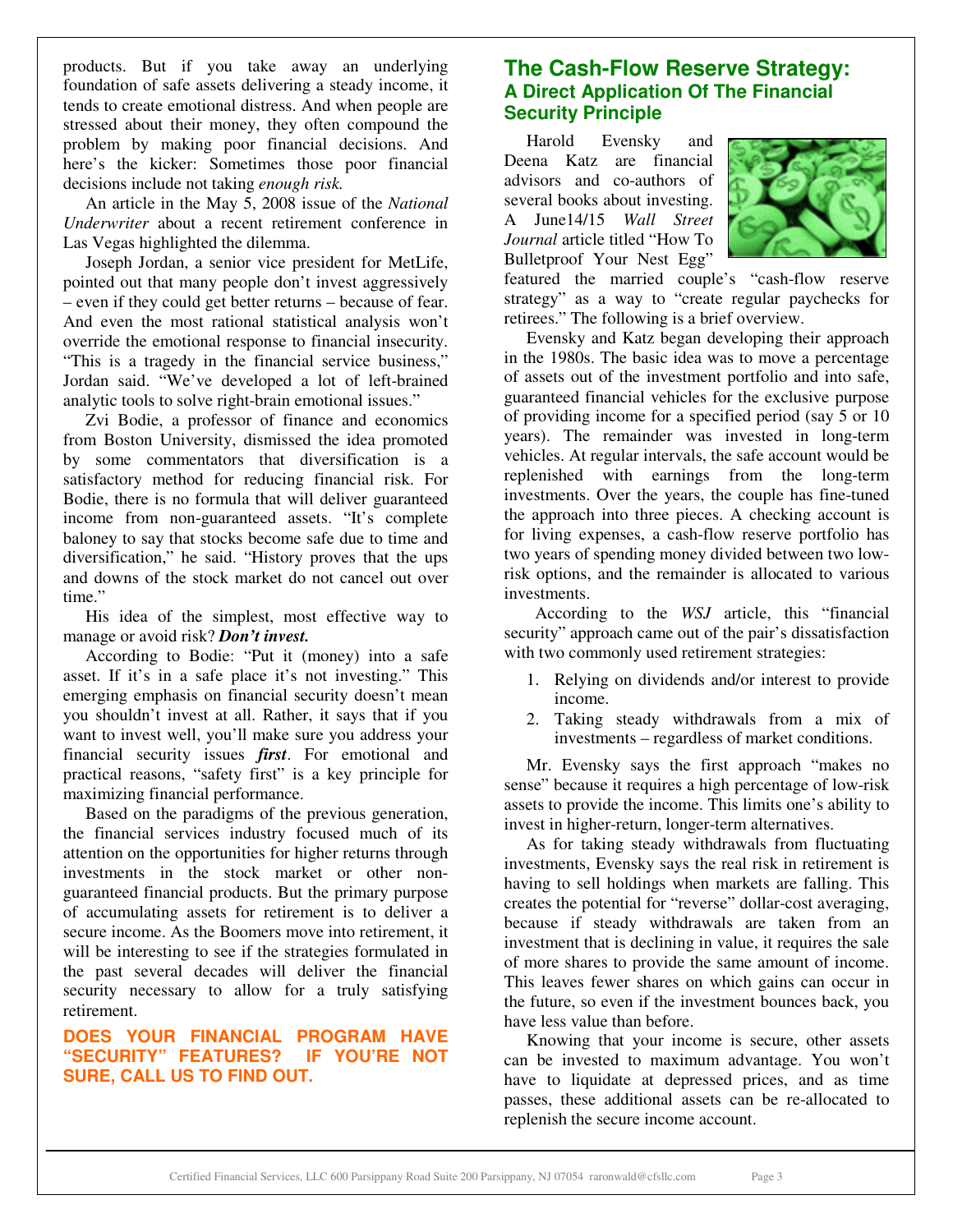In this strategy, addressing the financial security issue means less money is "invested." However, the emotional tranquility that results means there is a greater likelihood that investments can be allocated in a way that is most profitable.

## **How Bad Is It?**



## Maybe It's Pretty Good -We Just Don't Know It

Here's the lead paragraph from a June 18, 2008 *Washington Post* article:

**Ask Americans how**

**the economy is doing, and their answer is stark: It is not just bad, it is run-for-the-hills terrible. Consumer confidence is at its lowest level in almost 30 years. Only 12% of Americans think the economy is in good shape. On the Internet, comparisons to the Great Depression are widespread.**

Contrast that first comment with the introduction from a speech given on January 29, 2008 by Patrick Toomey, President of the **Club for Growth** at Michigan's Hillsdale College:

**The fact of the matter is that we in the United States, and to a lesser degree the entire world, have just lived through – and continue to live in – the greatest period of prosperity in human history. Over the past 25 years, more wealth has been created, more people have been lifted out of poverty, standards of living have been elevated more dramatically, and the quality and length of life have improved, more than ever before in recorded history.**

Forget the is-the-glass-half-full-or-half-empty discussion. These two sound-bytes aren't even talking about the same glass!

How can two opinions on the same issue be so different? **It's all about the frequency of the message and one's frame of reference.**

The average American consumer views today's economy in the context of today's gas prices. Toomey, a former Congressman and Harvard graduate, views today's economy in the context of previous decades. Both views are compelling, but for different reasons.

The *Washington Post* article was titled "Why We're Gloomier Than The Economy." In it, staff writer Neil Irwin states that "According to most broad measures of how the economy is doing, it's not all that grim..."

Economists are "trying to figure out why Americans' perceptions are so much more negative than the data…"

Irwin thinks one of the main causes of consumer pessimism may be the cumulative impact of minor, but frequent, economic setbacks. Citing a Columbia Business School study, he offers this example: Someone who has to pay an extra \$25 to gas his car gets a dose of bad news every time he fills up. This economic pain is further reinforced each time he sees the \$4 per gallon price in giant numbers on a sign. Technically, he is no worse off than if his rent had increased by \$100 a month. But because the cost increase is presented on a daily basis, it feels a lot worse.

Not only do these "little" economic pains occur more frequently, they affect everyone. Says economist Michael Feroli, "If the unemployment rate goes from 5 to 7 percent, it affects 2% of the population. If gas prices go up, almost 100% of the population feels terrible." In summary, when a large segment of the populace is receiving small pieces of negative information every day, the collective mood is pessimistic.

But when you consider the American economy over the past 40 years, most of the population should feel quite upbeat. Toomey offers some compelling evidence.

**People have more money.** 1989 median net worth was \$69,000. In 2004 it was \$93,000. In 1983, only 19% of Americans owned stocks. By 2005, more than 50% were investors. The Dow Jones Industrial Average began the 1980s at 825. Even after recent declines, the index is still over 11,000, representing a 1,300% increase in value.

**People are working.** In 2007, U.S. manufacturing output was the highest in history. In 1970, average unemployment was nearly 7%. Since then the trend has been downward, with unemployment remaining at or below 5% since 2003.

**Prosperity has touched everyone.** It's not only the rich who are getting richer. Says Toomey:

"These gains in wealth and income have resulted directly in a better standard of living for virtually every segment of American society – including the poor. Among families living below the official poverty line in the early 1970s, less than 40% had a car, almost none had color televisions, and air conditioning was virtually unheard of; in 2004, 46% owned their own homes, almost 75% owned a car (indeed, 30% owned two or more cars), 97% had color TVs, and 67% had air conditioning. The poor in the U.S. have an average of 721 square feet of living space per person, as compared with 430 in Sweden and 92 in Mexico."

It's true that high fuel prices, inflation and declining housing values could be the beginnings of a significant downturn for the economy. But considering the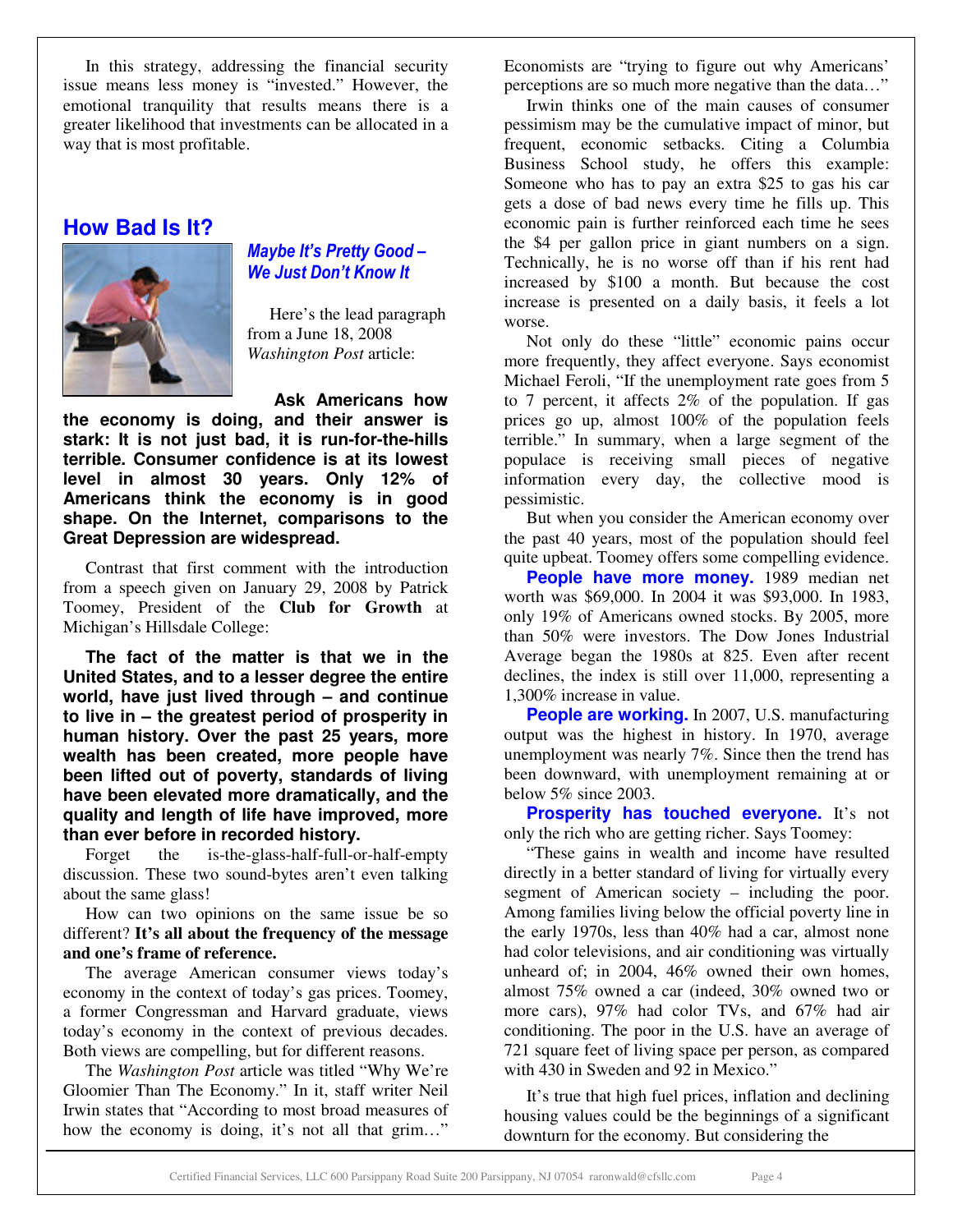economic progress of the past three decades, it is also possible that the economy will find a way to rebound. For example, higher fuel prices might spur the development of cheaper alternatives.

In addition, those who are financially prepared might find golden opportunities in the current economic slump. As real estate values have declined, some regions are noting a jump in sales, as buyers recognize properties that can be purchased at a discount.

Small doses of bad economic news, when delivered on an every-day basis, can have a cumulative effect on the psychology of the populace. But when individuals see the bigger picture, there are still ways for them to prosper, even in difficult times.

# **401(k) loans and the Cash Crunch**

In last month's issue, the article "HELOCs and the Cash Crunch" discussed how some changes in home-equity lines of credit (HELOCs) might impact your ability to tap the equity in your home for financial emergencies. This issue looks at another popular cash-crunch option: borrowing from a 401(k) or other qualified retirement plan.



Loans against retirement account assets are on the increase. According to a Transamerica Center for Retirement survey cited in a May 5, 2008 *Wall Street Journal* article ("Raiding the 401(k) Nest Egg"), 18% of workers had loans outstanding from their plans at the end of 2007. This represents a 50% increase over the previous year. *WSJ* writer Jennifer Levitz says the dramatic increase may be because cash-strapped consumers are "no longer able to tap their houses for cash and are up against their credit-card limits."

Qualified retirement plans (those that qualified for tax-deductions) were not intended to be used as emergency funds (that's why they're called retirement plans). So while there are ways to access the account accumulation before retirement, there can be some adverse consequences. The following is an overview of some of the pros and cons of borrowing from retirement accounts.

#### **Pros**

- According to statistics provided by the www.psca.org, almost 90% of 401(k) plans offer loan options.
- The basic terms for all plans are very simple: You may access up to 50% of your account's value, up to a maximum of \$50,000.
- There is no additional qualification process; no credit checks, no appraisals. Many plans allow loans to be initiated with a phone call; others require nothing more than a short loan form.
- There are no immediate tax consequences even though you will be liquidating part of the retirement account in order to secure the funds.
- The interest rate terms are usually quite favorable. You pay the rate set by the plan, usually a couple of percentage points above the prime rate. Loan payments can be deducted directly from your paycheck, similar to deposits to the plan. Although there are some exceptions, loans generally must be repaid in regular installments over terms no longer than five years.

#### **Cons**

- Once you take a loan from your account, you may not be able to take another loan until the current balance is repaid, as only 45% of plans surveyed allowed multiple loans.
- Unlike a home equity loan, the interest on a  $401(k)$ loan is not eligible for a tax deduction.
- If for some reason you do not repay the loan before you leave, the unpaid balance will be considered a distribution from the plan. This makes the distribution subject to federal and state income taxes generally an additional 10% penalty if you are under age 59½. This factor can come into play if you terminate your employment, as loans can only be made to active plan participants; at the time of termination, any outstanding loans must be repaid.
- Most financial commentators see 401(k)s as a good place for long-term investments, the type that fluctuate day-to-day but have the opportunity to deliver higher returns over time. Loans disrupt this accumulation strategy. The account must either be allocated to safer alternatives to guarantee availability for loans, or run the risk that liquidation will either blunt high returns or be made when the account is momentarily showing a loss.
- The money used to repay the loan ends up being double-taxed. Whether you repay the 401(k) loan out of your salary or from a bank account, those payments are all made back into the 401(k) with after-tax dollars. So, let's say your monthly interest payment is \$300 and you're in the 28% tax bracket. You'll have to make \$416 in gross earnings to make the \$300 payment. Then, when you retire and take withdrawals, you pay taxes yet again. According to an April, 2008 report issued by Valerie Gieseke, a senior consultant at TRI-AD, "the true cost of the loan can be 20% to 40% higher than is evident due to this double taxation."